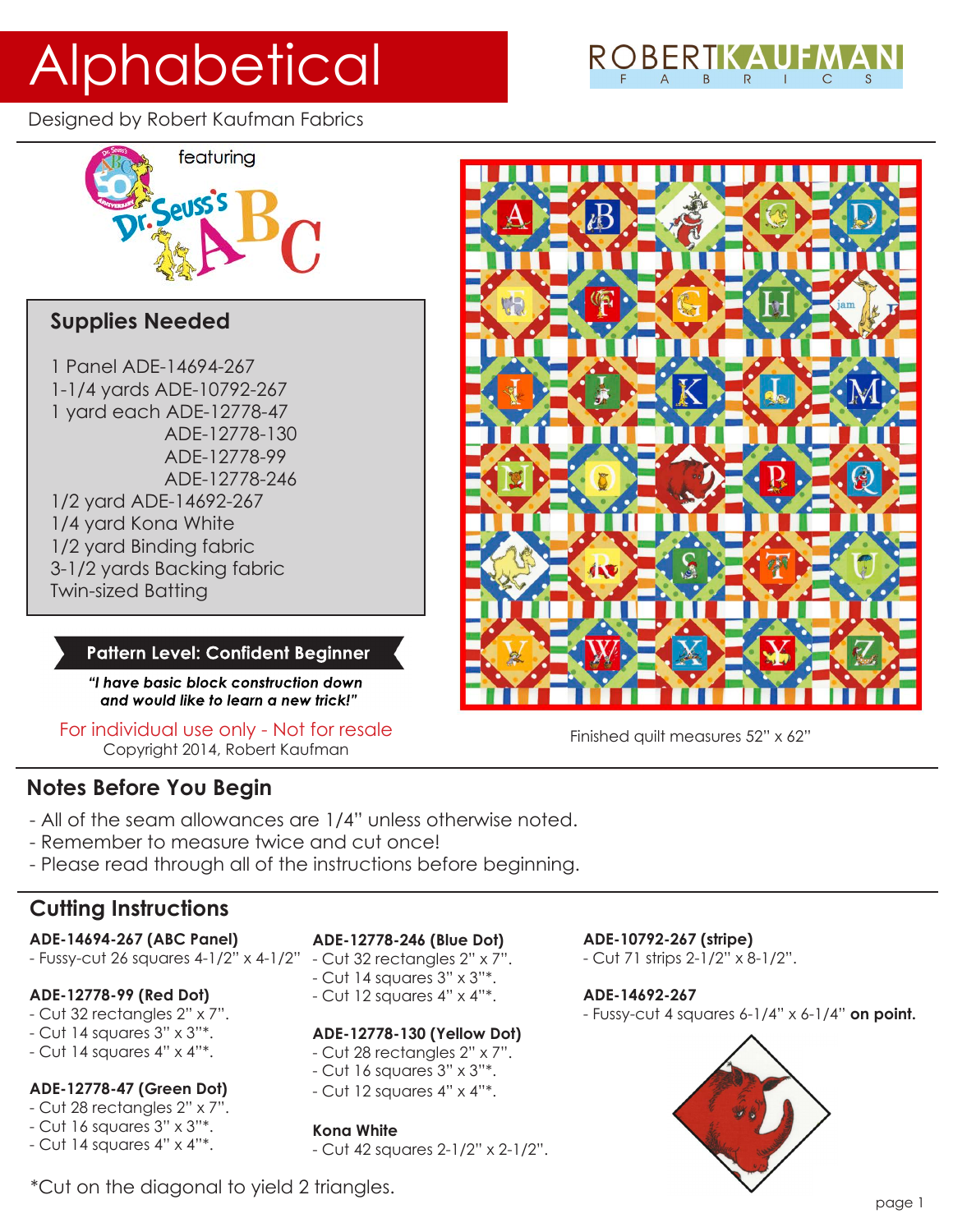# **Piecing Instructions**

## **Make Alphabet Blocks**

*Follow the quilt illustration to match up the fabric colors in each block, or mix them up any way you prefer.*

**Step 1:** Sew 4 triangles made from the 4" x 4" squares to the sides of a fussy cut letter block in the order pictured.

True up block to  $6-1/4$ " x  $6-1/4$ "

Repeat for all 26 squares.



**Step 2:** Sew a triangle made from the 3" x 3" squares to a 2" x 7" rectangle.

True up edges into a triangle.

Repeat to make 120 units.





**Step 3:** Sew 4 matching triangle units to an alphabet block in the order shown.

True up the block to  $8-1/2$ " x  $8-1/2$ ".

 Repeat to make 26 blocks (You will have 16 triangle units left over for the Character Blocks).

**Make Character Blocks**

- Repeat Step 3 above to make 4 Character Blocks.